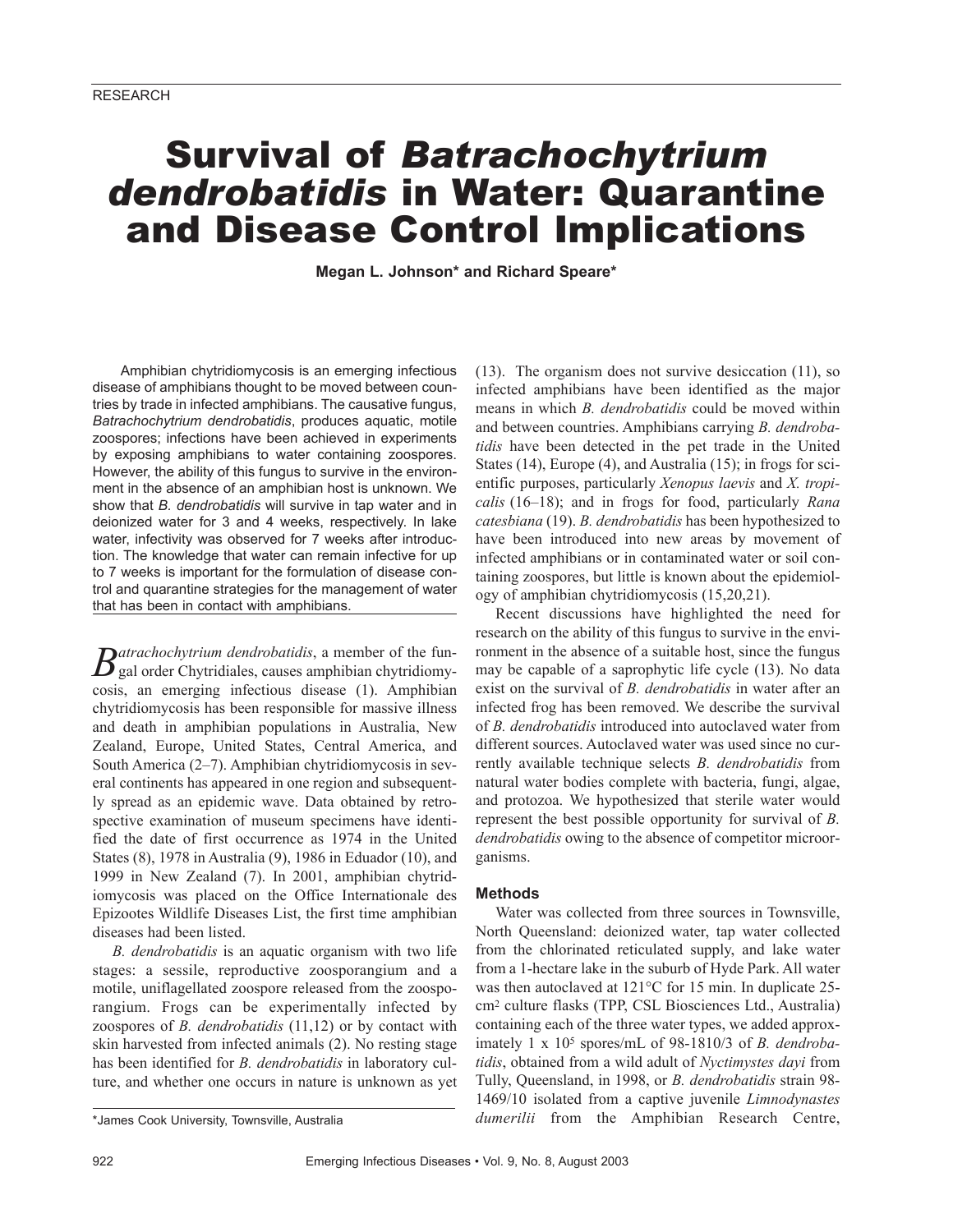Melbourne, Victoria, in 1998. Strains have been maintained by serial passage in TGhL broth (16 g tryptone, 2 g gelatin hydrolysate, 4 g lactose in 1,000 mL distilled water) approximately every week. Flasks containing water were held at 23°C in an incubator and observed during a 10-week period by using an inverted Olympus microscope (Olympus Optical Co., Ltd., Tokyo, Japan). Evidence of growth included attachment of inoculated zoospores, change in size and form of zoosporangia, and release of new zoospores into the water. Signs of viability included movement of free zoospores in the water or movement of zoospores inside the zoosporangia. From weeks 2 to 7, when activity of zoospores was no longer visible and growth appeared to have ceased, 0.5 mL of water from each flask was added into flasks containing TGhL media and incubated at 23°C. These newly inoculated cultures were then observed for growth and activity, with the observations terminating at week 10.

# **Results**

The duration of survival of *B. dendrobatidis* in water varied with the source of the water and the strain of fungus (Table). For all three water samples, zoospores attached to the plastic of the flasks and grew into zoosporangia, but new zoospores appeared to be released only into the lake water. After 1 week in tap and deionized water, no further growth of zoosporangia or activity by zoospores was apparent. However, viability of *B. dendrobatidis* was demonstrated in tap water until week 3 by growth of both strains on addition into culture media. For deionized water, viability of strains differed with growth on inoculation into culture media up to week 3 and week 4 for 98-1810/3 and 98-1469/10, respectively. The lake water contained dead microscopic algae, arthropods, protozoa, and plant debris, and zoosporangia were attached to these organic bodies as well as to the plastic of the flask (Figure). Growth of zoosporangia was apparent at week 1, and motile zoospores of both strains were present in lake water cultures for 1 to 7 weeks. However, during this period, no activity of zoospores was apparent at times. Subcultures from lake water into TGhL broth showed viability to week 6 and week 3 for the strains 98-1810/3 and 98-1469/10, respectively.

# **Discussion**

Zoospores of *B. dendrobatidis* were highly active when placed into all three types of water and progressively attached to the flask to form sessile zoosporangia. With routine culture in nutrient media, zoosporangia release zoospores into the medium as they mature. This cycle continues until the culture becomes overgrown and inhibition of growth occurs, possibly as nutrients become limiting or metabolic waste products accumulate. One cycle of normal growth for both these strains of *B. dendrobatidis* takes up to 5 days at optimum temperatures and nutrient conditions. However, in low nutrient conditions, such as exists in tap, lake, and distilled water, growth is inhibited and the life cycle takes longer to complete. To allow for a slower life cycle, observations were continued for 10 weeks. In our study zoospores developed to zoosporangia in all three water types, but new zoospores were not released in two of the three water types, tap water, and deionized water. Previous research had indicated that *B. dendrobatidis* did not survive well in distilled water (11). However, this study confirmed that the absence of activity by zoospores, or growth of new zoosporangia, is not a reliable indicator of a nonviable or dead culture. Zoosporangia may be able to survive in a state of arrested or nondiscernible development for a long period in environments not conducive to growth, and on inoculation into nutrient broth, the life cycle may then recommence. Results from inoculation of TGhL broth showed that *B. dendrobatidis* in tap water remained viable for 3 weeks. In deionized water strain 98- 1810/3 survived for 3 weeks and strain 98-1469/10 survived 4 weeks. *B. dendrobatidis* in lake water was more successful: both strains were able to release new zoospores, or less likely, the original zoospores were capable of surviving for extended periods.

We presume that the longer survival time of *B. dendrobatidis* in lake water could be due to the higher level of

| Table. Survival of Batrachochytrium dendrobatidis in artificial water environments |                |                 |                   |
|------------------------------------------------------------------------------------|----------------|-----------------|-------------------|
|                                                                                    | Tap water      | Deionized water | Lake water        |
| Duration of growth in water <sup>a</sup>                                           |                |                 |                   |
| Strain 98-1810/3                                                                   | wk             | 1 wk            | 1 wk              |
| Strain 98-1469/10                                                                  | . wk           | 1 wk            | 1 wk              |
| Release of zoospores                                                               |                |                 |                   |
| Strain 98-1810/3                                                                   | N <sub>0</sub> | N <sub>0</sub>  | Yes (wk $5-7$ )   |
| Strain 98-1469/10                                                                  | N <sub>0</sub> | N <sub>0</sub>  | Yes (wk $2,3,7$ ) |
| Duration of viability <sup>b</sup>                                                 |                |                 |                   |
| Strain 98-1810/3                                                                   | $3 \text{ wk}$ | $3 \text{ wk}$  | 6 wk              |
| Strain 98-1469/10                                                                  | $3 \text{ wk}$ | 4 wk            | 3 wk              |

a Growth, zoospores attach to flask and develop into zoosporangia.

<sup>b</sup>Viability, growth occurs when aliquots from water are injected into TGhL broth.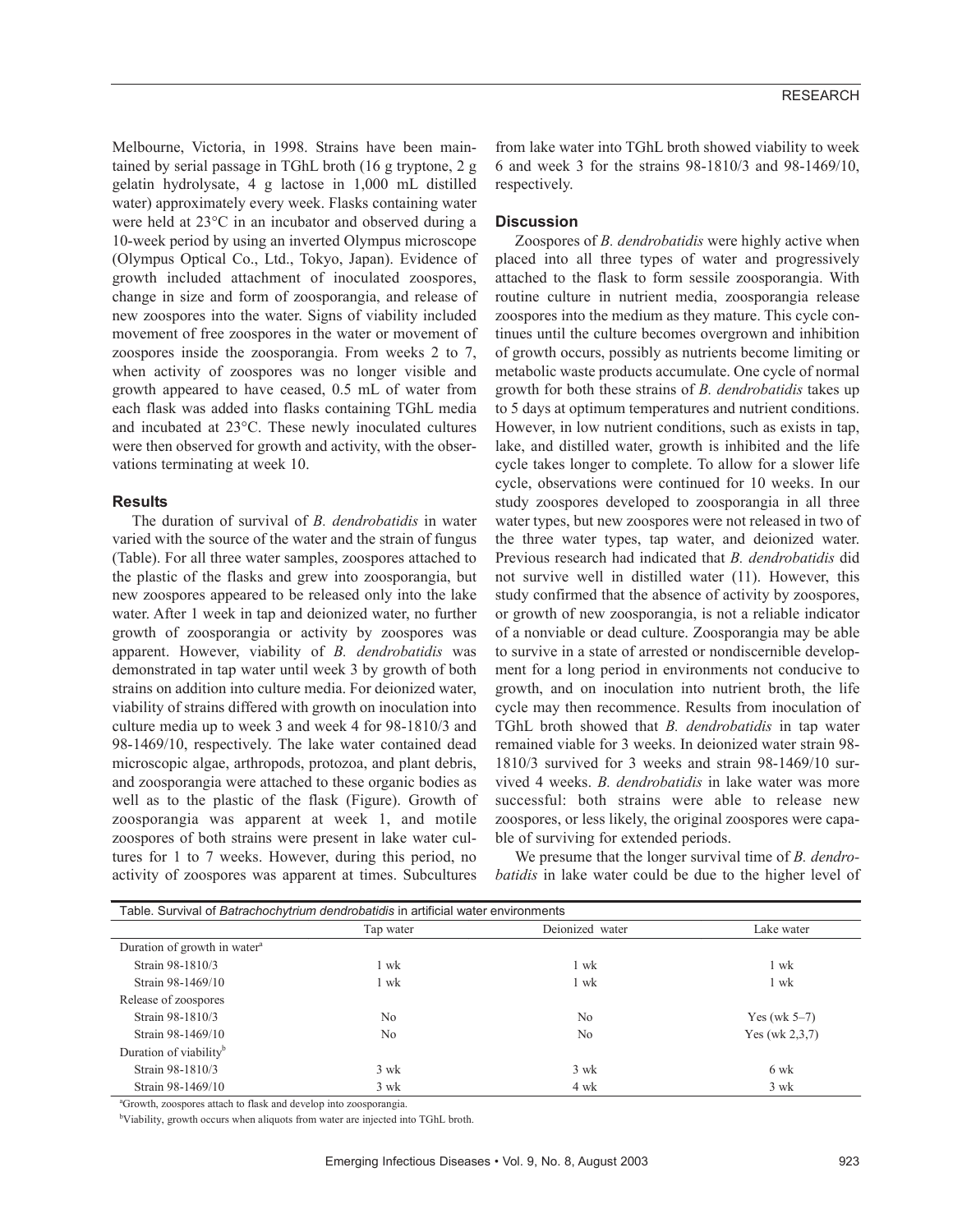# RESEARCH



Figure. Zoosporangia of strain 98-1810/3 visible as transparent spherical bodies growing in lake water on (a) freshwater arthropod and (b) algae. Bars =  $30 \mu M$ .

nutrients and possibly the nonliving organic substrate offered by algae and other microorganisms. Attachment and growth of zoosporangia on skeletons of algae and invertebrates support this theory. However, no evidence of digestion of these bodies by the chytrid was visible. Repeated observations (Figure a) did not show any appearance of degradation. We do not know the effect of these microorganisms, if alive, on the growth and survival of *B. dendrobatidis*. Autoclaved water was used because of the limitations of our current culture system. Although active zoospores of both strains were observed in lake water cultures after 7 weeks, no growth occurred when subcultured into TGhL. Low numbers of zoospores were present. Therefore, when aliquots were removed to inoculate TGhL broth, zoospores may not have been included. Alternatively, zoospores may have been subject to osmotic shock when transferred from water to broth. *B. dendro-*

*batidis* grows best when clusters of zoospores form (13), and too few may have survived inoculation to successfully establish a new culture.

These results have immediate relevance for disease control and quarantine strategies. Water in contact with amphibians should be regarded as contaminated with *B. dendrobatidis* for up to at least 7 weeks after last contact with the amphibian. For quarantine purposes, all water, moist soil, and wet fomites imported into a country with amphibians should be regarded as infectious for *B. dendrobatidis* unless the amphibians are shown to be uninfected. A similar strategy should be adopted when introducing new amphibians into a captive colony or collection. Similarly, water and any items coming into contact with amphibians moved within countries should be regarded as infectious for *B. dendrobatidis*. In practical terms, storage alone for a period of time should not be used as a means of ensuring water that has been in contact with an amphibian is not contagious. All water and wet soil in contact with an amphibian should be disinfected before discharge into the wastewater system or the natural environment. Amphibians should not be placed into enclosures with water used previously by other amphibians without prior disinfection. Any other wet objects that have been in contact with amphibians should either be disposed of or disinfected before repeat use. Various disinfection strategies have been described (M. L. Johnson et al., unpub. data). The most effective strategies for disinfection are heat (>47°C for 30 min), didecyl dimethyl ammonium chloride at >0.0012% final concentration for 2 min, or sodium hypochlorite (>1% for 1 min). To comply with the intentions of Office Internationale des Epizootes listing, amphibians, when moved between countries, should be placed in a different container on arrival; all water, soil, plants, and litter in contact with the amphibian during transport should be adequately disinfected by using techniques capable of killing *B. dendrobatidis*.

#### **Acknowledgments**

We thank Dr. Lee Berger for providing the strains used in this study.

Dr. Johnson is a researcher in the Amphibian Diseases Group at James Cook University, Townsville, Australia. Her research interests include parasitology, particularly of humans and amphibians, and molecular biology.

Dr. Speare is an associate professor and deputy head of the School of Public Health and Tropical Medicine, James Cook University, Townsville, Australia. His research interests include diseases of wildlife, particularly of wild amphibian populations, and control of communicable diseases in humans and animals.